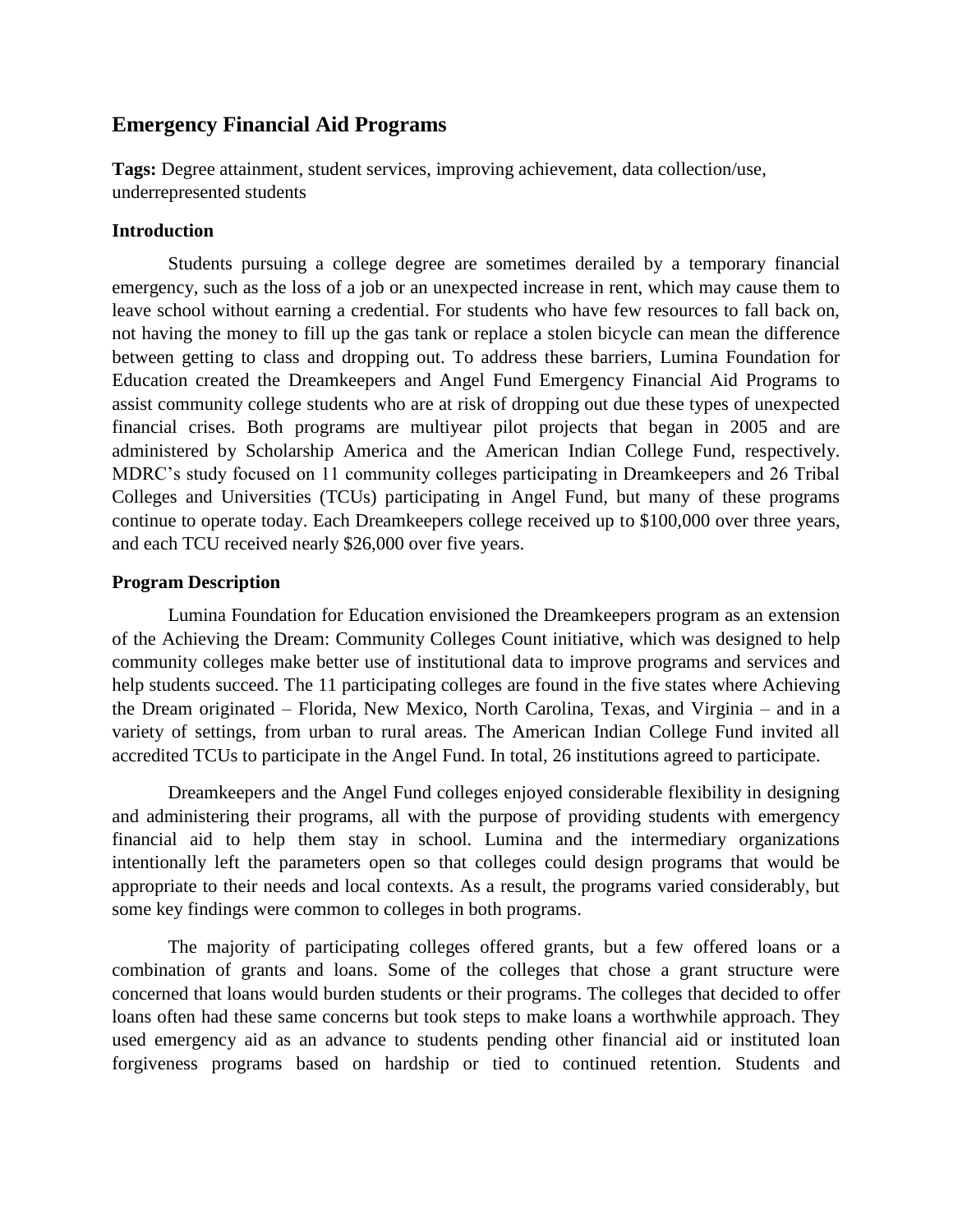administrators at the Dreamkeepers colleges generally seemed pleased with the structure of the aid program at their institutions.

The colleges established a variety of eligibility criteria and application processes to make the best use of limited funds and to ensure that they reached students with genuine need. Some colleges issued payments directly to students; others made payments on students' behalf to a third party. In their first two years, the Dreamkeepers and Angel Fund programs awarded over \$845,000 in emergency financial aid to more than 2,400 students. Eleven Dreamkeepers colleges disbursed over 1,600 awards to more than 1,500 students, ranging in size from \$11 to \$2,286; the average award size increased from \$299 in calendar year 2005 to \$430 in calendar year 2006. Seventeen Angel Fund colleges in academic year 2005-2006 and 21 in academic year 2006-2007 disbursed almost 1,000 awards to nearly as many students. The awards ranged in size from \$15 to \$2,055; the average award size increased from \$220 to \$266 over this same period.

#### **Key Findings**

MDRC conducted research into the implementation of the Dreamkeepers and Angel Fund programs, working with the colleges to compare outcomes of students who received emergency aid to those who did not. Unlike many MDRC studies, the evaluation did not involve a random assignment design. This means that the two groups of students may differ in ways that the researchers could not detect, such as motivation levels or previous educational experiences. The results should be interpreted as suggestive only, and not as clear evidence of the program's impact.

MDRC found that Dreamkeepers award recipients were more likely than other students at their colleges to be older, parents, first-year students, enrolled full time, in vocational study, and recipients of other financial aid. At some Dreamkeepers colleges, women and African-American students were more likely to receive aid. (TCUs did not record data on race and ethnicity, and no similar gender differences were found.) Interviews with recipients and administrators at both the Dreamkeepers and the Angel Fund colleges suggested that the aid helped students remain in college. Because MDRC did not use an experimental research design to evaluate the programs, the evaluation could not conclude that the emergency aid alone was responsible. But the data do show that aid recipients reenrolled at rates roughly comparable to the average on their campuses, which is encouraging, given that the emergency aid students were facing financial crises that could lead to dropping out.

Students typically requested funds for "housing" and "transportation" expenses. Students at Dreamkeepers colleges most frequently requested money for "housing," closely followed by "transportation," "books," and "other." Students at the TCUs most often requested money for "transportation," followed less closely by "child care," "housing," and "utilities." It is notable that transportation was a significant concern at both sets of colleges, especially the TCUs, many of which are located in rural areas. For students who have to travel long distances to class, transportation-related expenses can pose a real barrier to attending college. Students at both sets of colleges infrequently requested funds for "meals" or "medical" expenses; some colleges